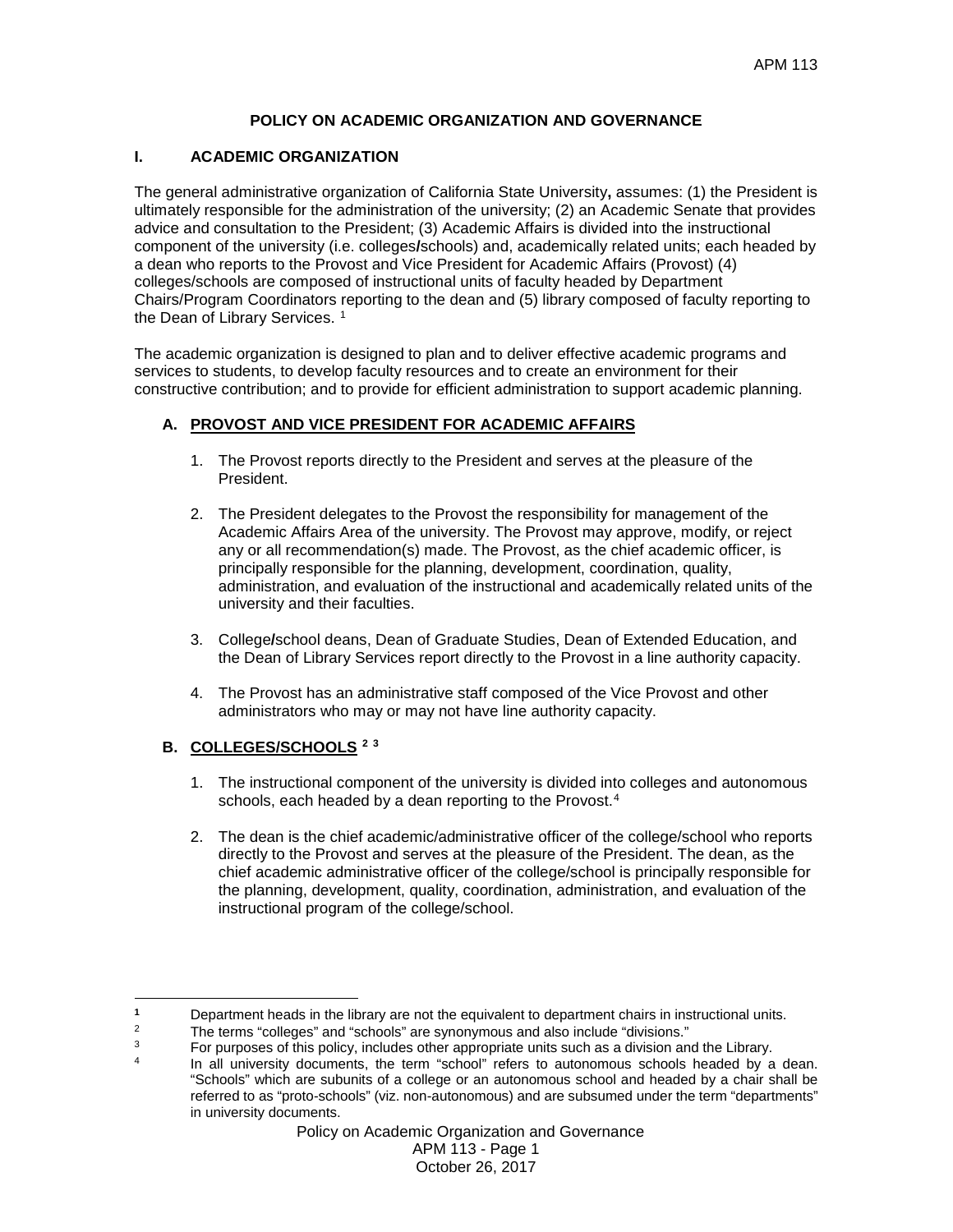$\overline{a}$ 

- 3. Under the dean's leadership, the college**/**school shall assume broad responsibility for developing, coordinating, and reviewing matters such as, but not limited to:
	- a. Development, maintenance, improvement, and delivery of the college/school curriculum, both graduate and undergraduate
	- b. General education and any other all-university requirements
	- c. Personnel allocations and recommendations
	- d. Budget and resource allocations
	- e. Program accreditation
	- f. Professional growth and development of the faculty of the college/school
	- g. Coordinate collegial relationships within the university, with students and the community
- 4. It is the responsibility of each college/school to cooperate with other units within the university to:
	- a. Develop faculty and staff that complement and support the academic goals of the college/school;
	- b. Establish and maintain course offerings consistent with the academic goals of the university as a whole
	- c. Allocate resources consistent with the overall objectives and budget of the university.

# **C. Proto-Schools [5](#page-1-0) [Non-Autonomous] /Departments / Programs**

- 1. Colleges and autonomous schools may be divided into departments, proto-schools, and freestanding programs recognized by the Provost.
- 2. Each department or proto-school (including Programs recognized by the Provost), hereinafter referred to as "department", shall have a Department Chair/Program Coordinator who serves at the pleasure of the President and is responsible to a college/school dean.
- 3. Under the leadership of the Department Chair / Program Coordinator, the department normally shall have primary responsibility for initiating and making recommendations on matters such as, but not limited to
	- a. Development, maintenance, improvement, and delivery of the departmental curriculum, both graduate and undergraduate
	- b. Personnel allocations and recommendations
	- c. Budget and resource allocations
	- d. Professional growth and development of the faculty of the department
	- e. Coordinate collegial relationships within college/school and the university, with students and the community

<span id="page-1-0"></span><sup>&</sup>lt;sup>5</sup> in all university documents, the term "school" refers to autonomous schools headed by a dean. "Schools" which are subunits of a college or an autonomous school and headed by a chair shall be referred to as "proto-schools" (viz. non-autonomous) and are subsumed under the term "departments" in university documents.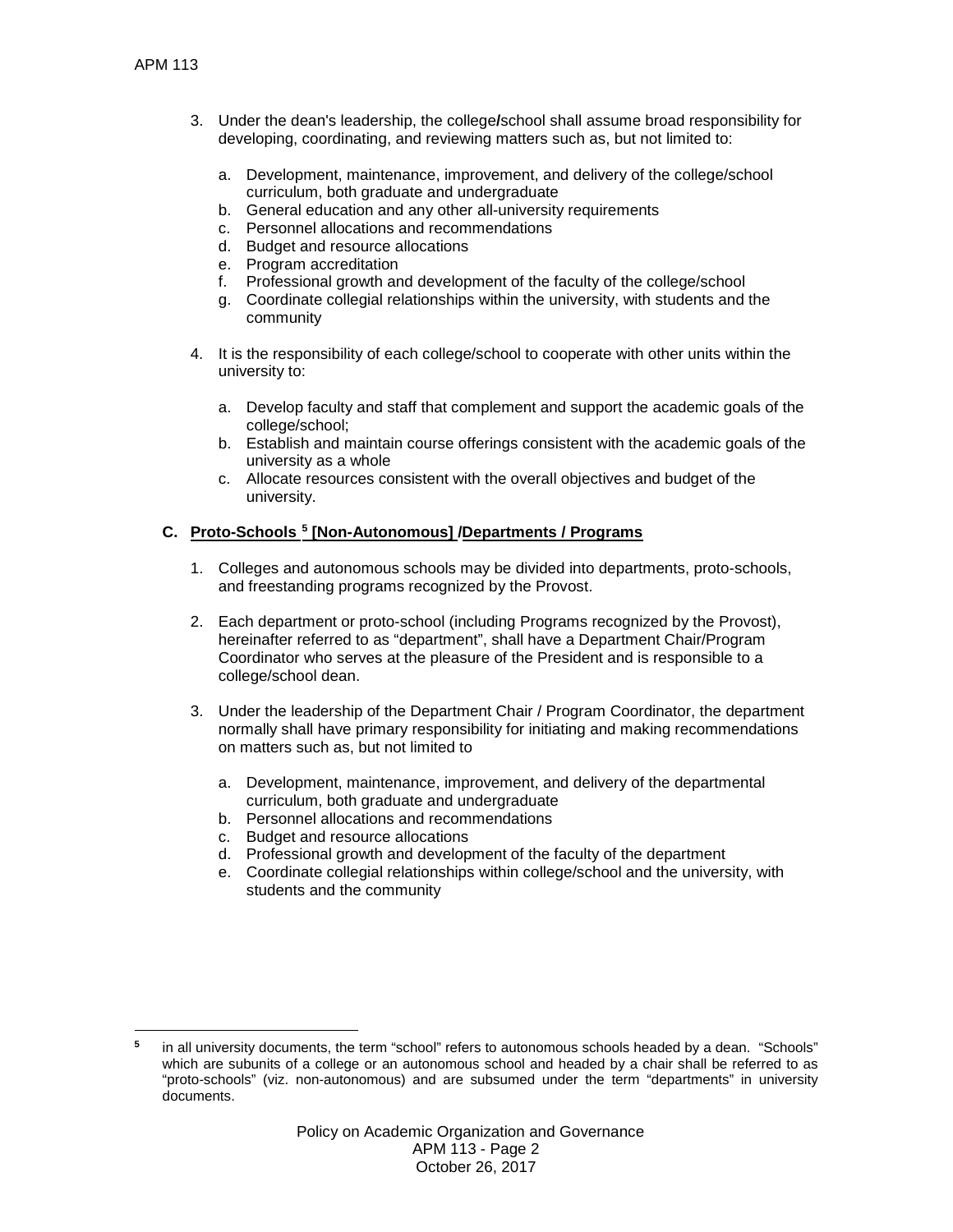- 4. It is the responsibility of each department to cooperate with other departments within the college/school to:
	- a. Develop faculty and staff that complement and support the academic goals of the department
	- b. Establish and maintain course offerings consistent with the academic goals of the college/school and university as a whole
	- c. Allocate resources consistent with the overall objectives and budget of the college/school and university.

## **II. ESTABLISHMENT AND MAINTENANCE OF COLLEGES/SCHOOLS**

In order to establish and maintain an academic college or school headed by a dean, it shall be demonstrated that

- A. The academic scope of the proposed college/school represents a discrete, cohesive and clearly defined collection of disciplines
- B. The college/school will better provide proper and adequate nurturing for the academic disciplines represented than the structure that currently exists.
- C. The program of the college/school will make an integral and significant contribution to the university's academic mission; it offers viable degree programs; and that it advances the programmatic needs of the university.
- D. There exists strong evidence for the program's potential growth, vitality, and educational value.

#### **III. ESTABLISHMENT AND MAINTENANCE OF DEPARTMENTS WITHIN COLLEGES/SCHOOLS**

In order to establish and maintain an academic department, it shall be demonstrated that

- A. The academic scope of the department represents a discrete and clearly defined discipline wherein
	- 1. There exists a substantial body of knowledge unique to the area concerned
	- 2. There exists recognized national, professional, academic, or occupational societies and/or organizations related to the academic scope of the department
	- 3. Accreditation (if appropriate) is in force or in the process of being established.
- B. The department will better provide proper and adequate nurturing for the academic scope than the structure under which it presently functions.
- C. The program of the proposed department will make an integral and significant contribution to the university's academic mission; it offers a viable degree; and that it advances the programmatic needs of the college/school and university.
- D. There exists strong evidence for the department's potential growth, vitality, and educational value.

Policy on Academic Organization and Governance APM 113 - Page 3 October 26, 2017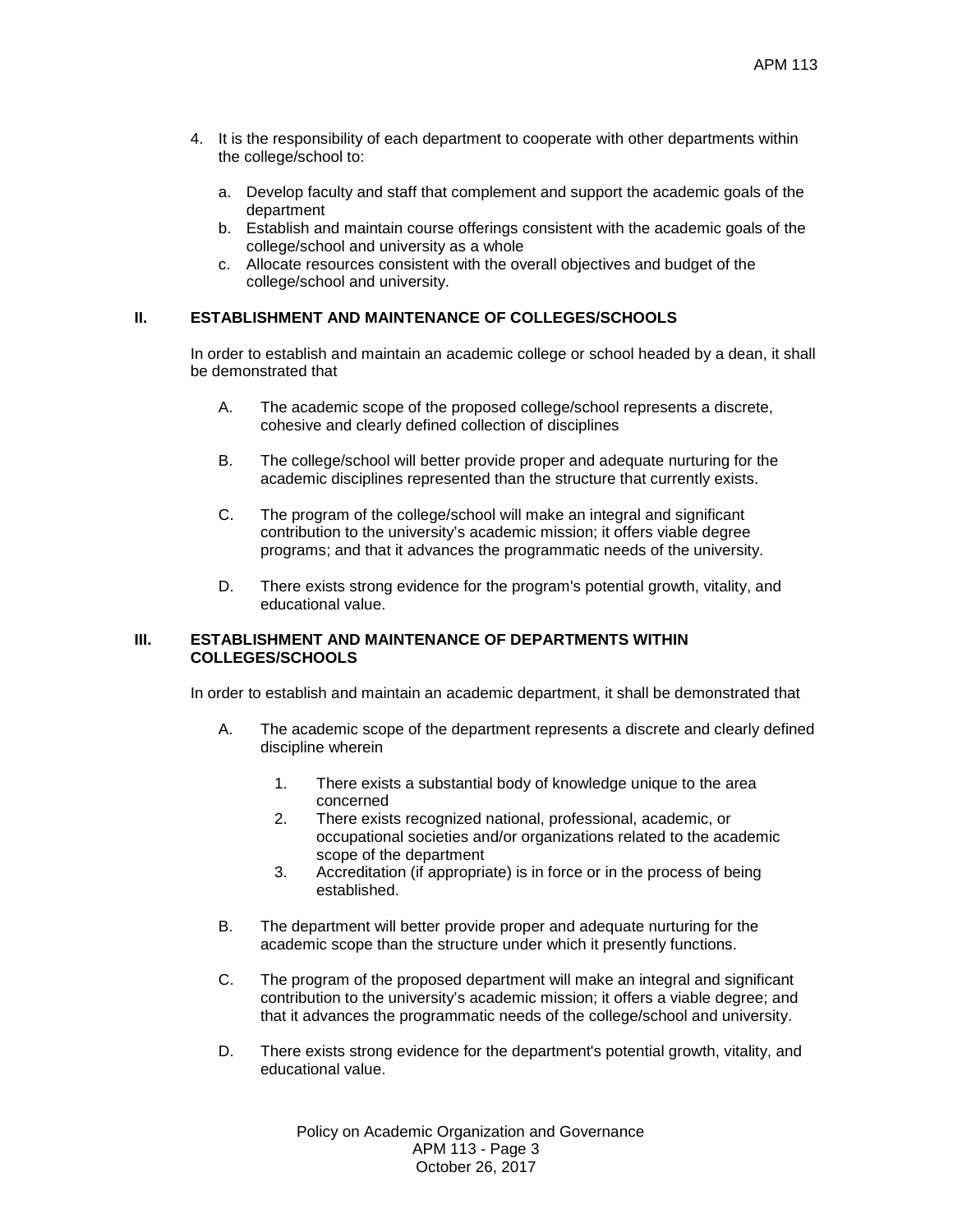E. The projected full-time equivalent faculty in the proposed department will be at least seven of whom at least five will be full-time probationary and tenured faculty.

## **IV. PROCEDURES FOR ORGANIZATIONAL CHANGES IN COLLEGES/SCHOOLS, DIVISIONS, AND DEPARTMENTS AND PROGRAMS**

- A**.** The Provost shall be notified of the intent to propose a change in organizational structure prior to any extensive discussions or actions being taken.
- B. Organizational changes shall refer to the following events:
	- 1. Creation, dissolution, restructuring or renaming of colleges/schools and divisions
	- 2. Creation, dissolution, restructuring or renaming of departments
	- 3. Reassignment of departments to a different college/school
- C. Proposals <sup>[6](#page-3-0)</sup> relating to the creation, dissolution or restructuring of a college/school, other than internal restructuring of departments, shall be discussed among the affected units and reviewed through the consultative process within the college(s)/school(s); and then a formal proposal, if any, with supporting documentation, shall be forwarded to the Provost and the Academic Senate.
- D. Proposals relating to the merger of departments in two or more colleges/schools or the reassignment of a department to a different college/school shall be discussed among the affected units and reviewed through the consultative process within the college(s)/school(s); and then a formal proposal, if any, with supporting documentation, shall be forwarded to the Provost and the Academic Senate.
- E. Proposals relating to the creation or restructuring of departments within a college/school shall be discussed among the affected departments involved and reviewed through the consultative process within the college/school; and then a formal proposal, if any, with supporting documentation, shall be forwarded to the Provost and the Academic Senate.
- F. Proposals relating to the renaming of a college/school or department shall be discussed among the affected units involved and then a formal proposal, if any, forwarded to the Provost and Academic Senate.
- G. Proposals relating to the redesignation of a department as a proto-school shall be discussed among the affected units involved and then a formal proposal, if any, forwarded to the Provost and the Academic Senate. In those rare instances in which a department wishes to redesignate itself as a proto-school, the proposal shall discuss the way the redesignation will enhance the quality of the program(s) offered by the unit; demonstrate that the new designation conforms to prevailing disciplinary units of similar size at comparable institutions; and identify and clarify budgetary and/or other anticipated implications of the proposed redesignation
- H. All recommendations of the Academic Senate shall be forwarded to the Provost for consideration prior to the Provost's final decision on the proposal.

<span id="page-3-0"></span> $\overline{a}$ <sup>6</sup> Proposals may be generated from a variety of sources.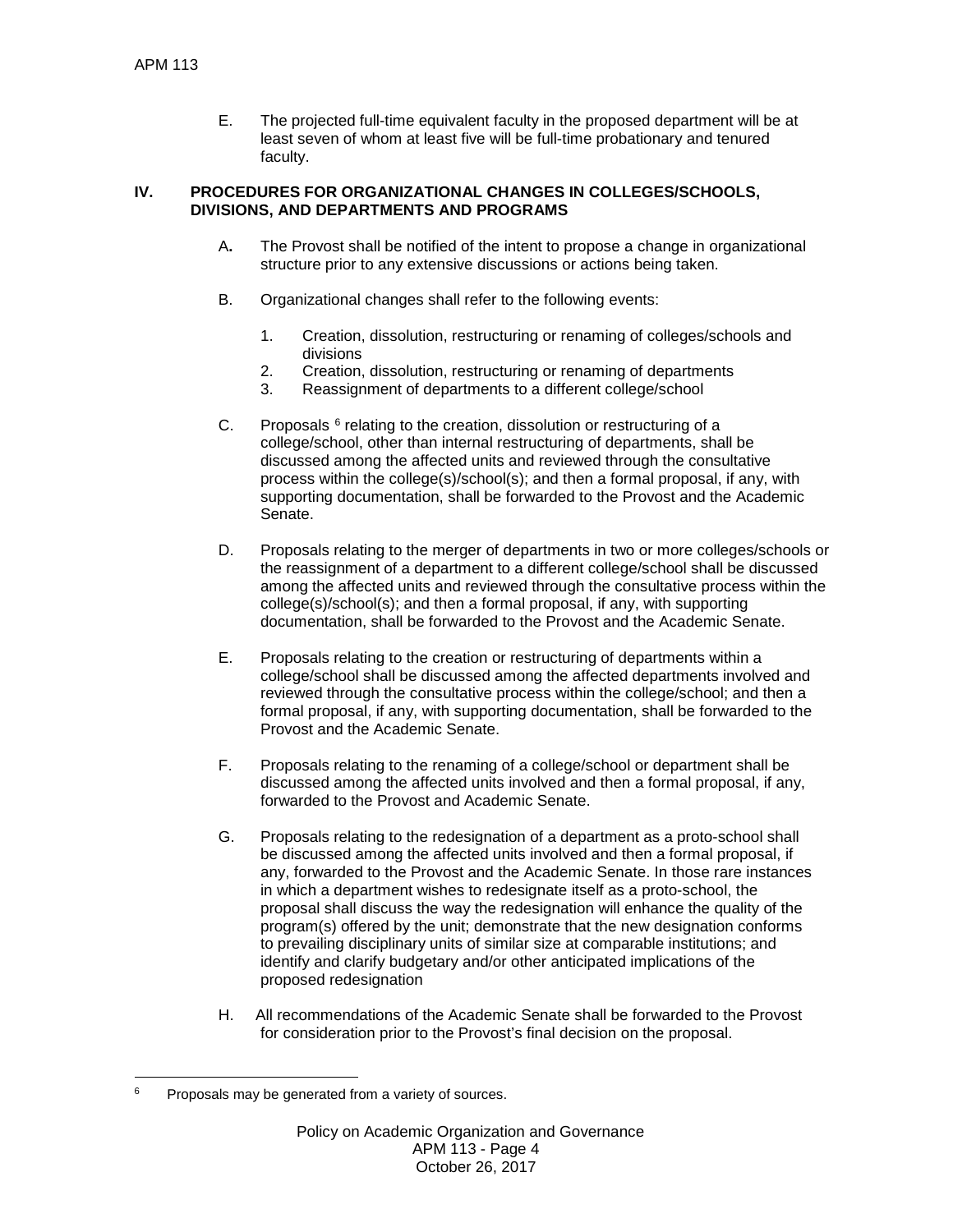# **V. REVIEW OF DEPARTMENTAL STATUS INCLUDING DISSOLUTION** [7](#page-4-0)

- 1. A review of a department's status shall occur if
	- (a) A college/school dean or the Provost requests that the status of a department be reviewed, **or**
	- (b) If a department has fewer than seven (7) full-time equivalent faculty including five (5) probationary and tenured faculty, *and* one of the following conditions: [8](#page-4-1)
		- i. Has declining enrollments over a five year period totaling a fifteen (15) per cent decline in overall FTES, or
		- ii. Has declining majors / minors over a five (5) year period totaling a fifteen (15) percent decline in enrollment,
- 2. The dean of the college/school in consultation with the Provost, shall appoint, convene and chair  $9$  an ad hoc committee to review the status of the department.
- 3. The ad hoc committee shall be composed of
	- a. Two department chairs from within the college/school other than the chair from the affected department and
	- b. The chairs of the college/school Executive, Curriculum, Budget and Personnel committees<sup>[10](#page-4-3)</sup>
- 4. This panel shall consult [11](#page-4-4) with the involved faculty and the department chair.
- 5. This panel may also elicit other pertinent information.
- 6. The dean in consultation with the Provost shall provide the ad hoc committee with a schedule for the review including the date for the expected submission of a final report.
- 7. The ad hoc committee shall make a recommendation to the Provost and the Academic Senate via the dean. The recommendation will be one of the following:
	- a. Maintain the status quo; or
	- b. Maintain the department, contingent upon the department's meeting the conditions specified in the report of the panel in an acceptable manner and within a specified time; or
	- c. Consolidate the department en toto with another department; or
	- d. Dissolve the department, with a recommendation on the disposition of resources and the reassignment of probationary and tenured faculty and staff.

 $\overline{a}$ 

<span id="page-4-4"></span>11 See Constitution of the Academic Assembly, Article I Section 7B

Policy on Academic Organization and Governance

### APM 113 - Page 5 October 26, 2017

<span id="page-4-1"></span><span id="page-4-0"></span><sup>&</sup>lt;sup>7</sup> These procedures do not apply when there is a general reorganization of a college/school or the university.

Upon the recommendation of the dean and the approval of the Provost, a department may be exempted from this trigger.

<span id="page-4-2"></span><sup>&</sup>lt;sup>9</sup> The dean may designate the associate dean to chair the committee  $\frac{10}{2}$ . Should the individual be from the offerted department, eacther magnetic

<span id="page-4-3"></span>Should the individual be from the affected department, another member of the appropriate college/school committee shall be designated to represent the committee in this review.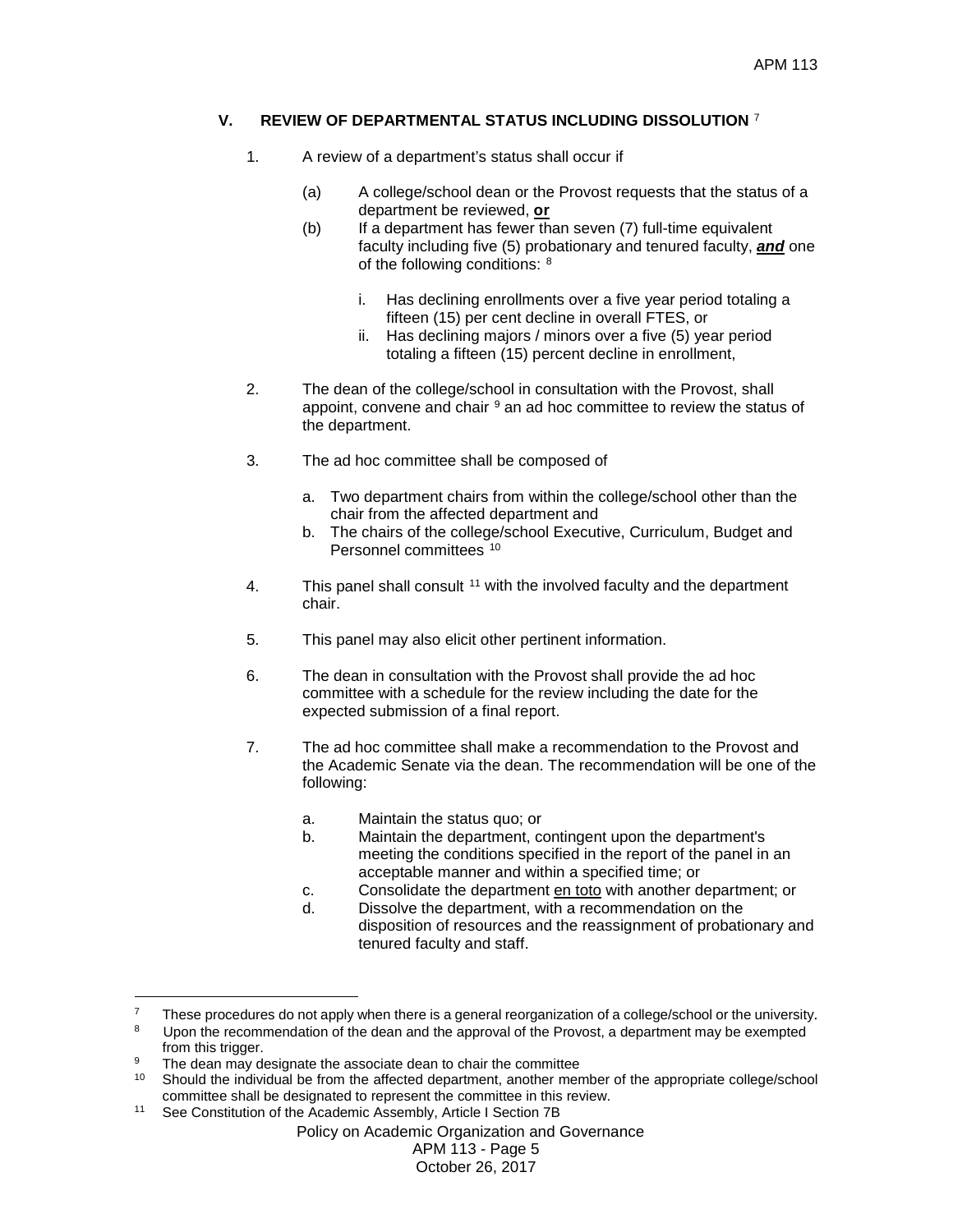# **V. ORGANIZATION OF FACULTY GOVERNANCE**

## A. **Trustee Policy on Collegiality**

As stated in the Trustee Statement on Collegiality appended to this document, faculty shall be consulted on academic matters. In order to facilitate this consultation, academic governance is established through the Academic Assembly and it entities.

# B. **Academic Assembly**

- 1. Subject to the statutes and regulations of the State of California and the policies of the Trustees of The California State University, the Academic Assembly, or entities to which it delegates specific authority shall have the power to make recommendations to the President of the university on all university-wide academic issues.
- 2. The Academic Assembly, or its entities to which it delegates its powers, shall have, in consultation with the President of the university, the authority to establish those committees or task forces necessary for the fulfillment of its duties.
- 3. The Constitution of the Academic Assembly [12](#page-5-0) describes in detail the organizational structure of faculty governance.
- 4. The by-laws of the Academic Senate describe in detail the membership, responsibilities and relationships of various standing committees of the Academic Senate.
- 5. Other committees are appointed as appropriate and generally make reports to the Academic Senate or to its standing committees and the appropriate administrative officers.
- 6. No policies and/or revisions thereof proposed by the Academic Assembly shall become operative without the approval of the President.

# C. **Academic Senate [13](#page-5-1)**

- 1. The Academic Assembly shall elect an Academic Senate to which it shall delegate the powers and responsibilities of the Academic Assembly.
- 2. Any action of the Academic Senate may be reviewed at a general Academic Assembly meeting in accordance with procedures specified in the Constitution.
- 3. The Academic Senate shall recommend campus-wide personnel policies and procedures to the President in order to implement the policies of the Board of Trustees including the Collective Bargaining Agreement. [14](#page-5-2)
- 4. No policies and/or revisions thereof proposed by the Academic Senate shall become operative without the approval of the President.

# **D. Colleges / Schools**

Policy on Academic Organization and Governance APM 113 - Page 6

October 26, 2017

<span id="page-5-0"></span> $\overline{a}$  $12$  APM 127-1

<span id="page-5-2"></span><span id="page-5-1"></span> $13$  APM 128-1

<sup>14</sup> A copy of the current Collective Bargaining Agreement for Unit 3 (Faculty) can be found on the Academic Personnel Services website.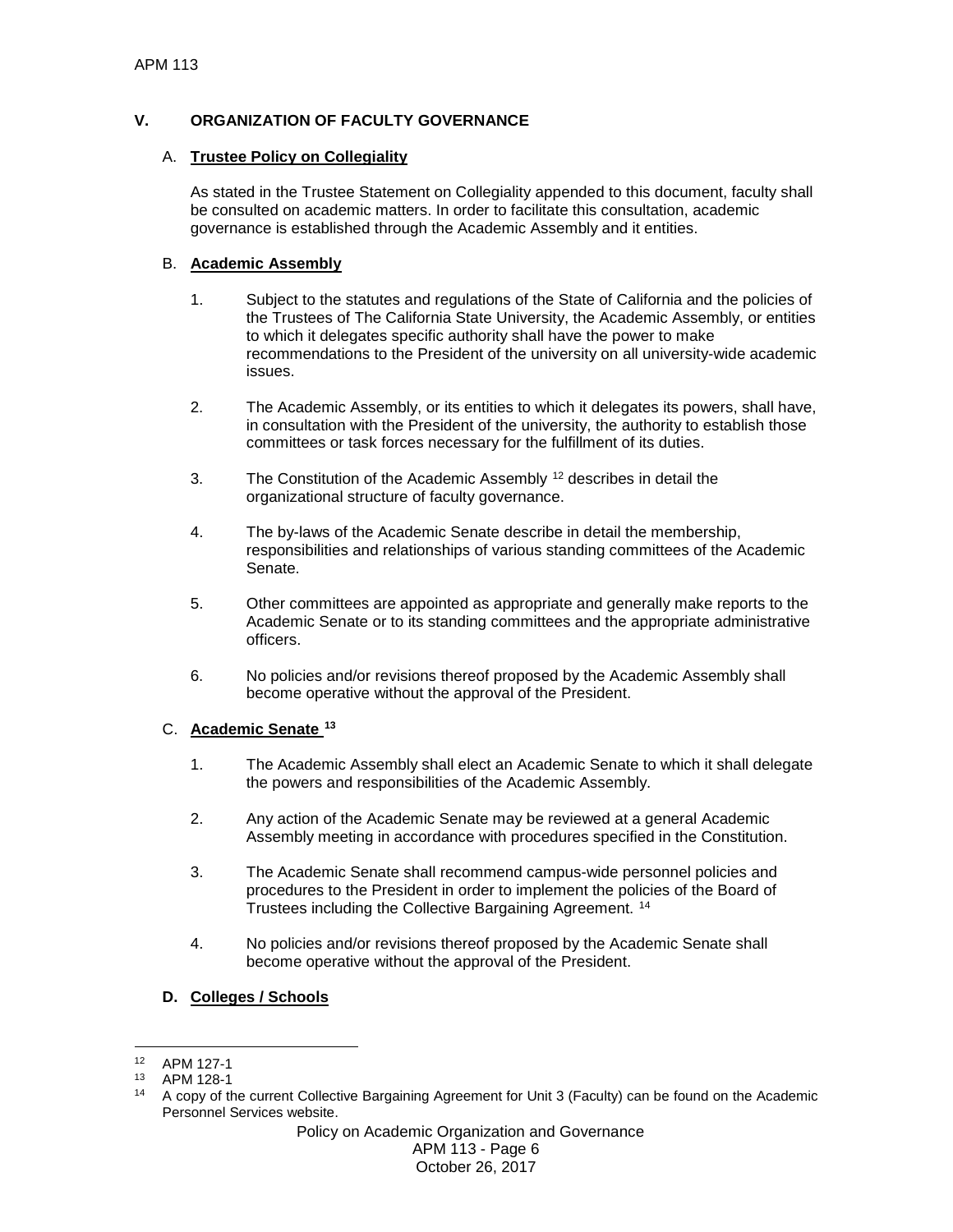- 1. Each college/school shall have Articles of Governance that provide for faculty consultation consistent with the provisions of the Constitution of the Academic Assembly and within the framework of university policies.
- 2. Each college/school shall create an organizational structure that allows and facilitates the participation of all full-time faculty in the development of its policies and procedures.
- 3. No policies and/or revisions thereof proposed by a college/school assembly shall become operative without the approval of the dean. <sup>[15](#page-6-0)</sup>

# **E. Establishment or Revision of Articles of Governance for Colleges/Schools**

- 1. The Articles of Governance shall be approved by two-thirds of the full-time faculty of the college/school who cast a ballot. Approval by the dean and by the Provost shall be required prior to submission to the Executive Committee of the Academic Senate with attached comments, if any, by the parties. <sup>[16](#page-6-1)</sup>
- 2. Prior to reviewing proposed Articles of Governance and/or subsequent revisions, the Executive Committee shall forward the proposed Articles of Governance, and/or revisions, to the Personnel Committee of the Academic Senate.
- 3. The Personnel Committee shall review the proposal only in terms of its conformity to university policies and law. The Personnel Committee shall return the proposal to the Executive Committee. The Personnel Committee shall include a statement of concerns, if any.
- 4. The Executive Committee shall afford interested parties a two week comment period prior to its review.
- 5. The Executive Committee may then recommend adoption by the President.
- 6. However, if the Executive Committee has concerns, the proposed Articles of Governance or revisions shall be returned to the college/school for further review and resubmission.
- 7. No Articles of Governance and revisions thereof may become operative without the approval of the President.

<span id="page-6-0"></span> $\overline{a}$ **<sup>15</sup>** Acting on behalf of the President, the dean exercises the authority granted to the President in Title 5 while managing the college/school**.**

<span id="page-6-1"></span><sup>&</sup>lt;sup>16</sup> Proposed revisions of a college/school's Articles of Governance must follow these approval procedures as well.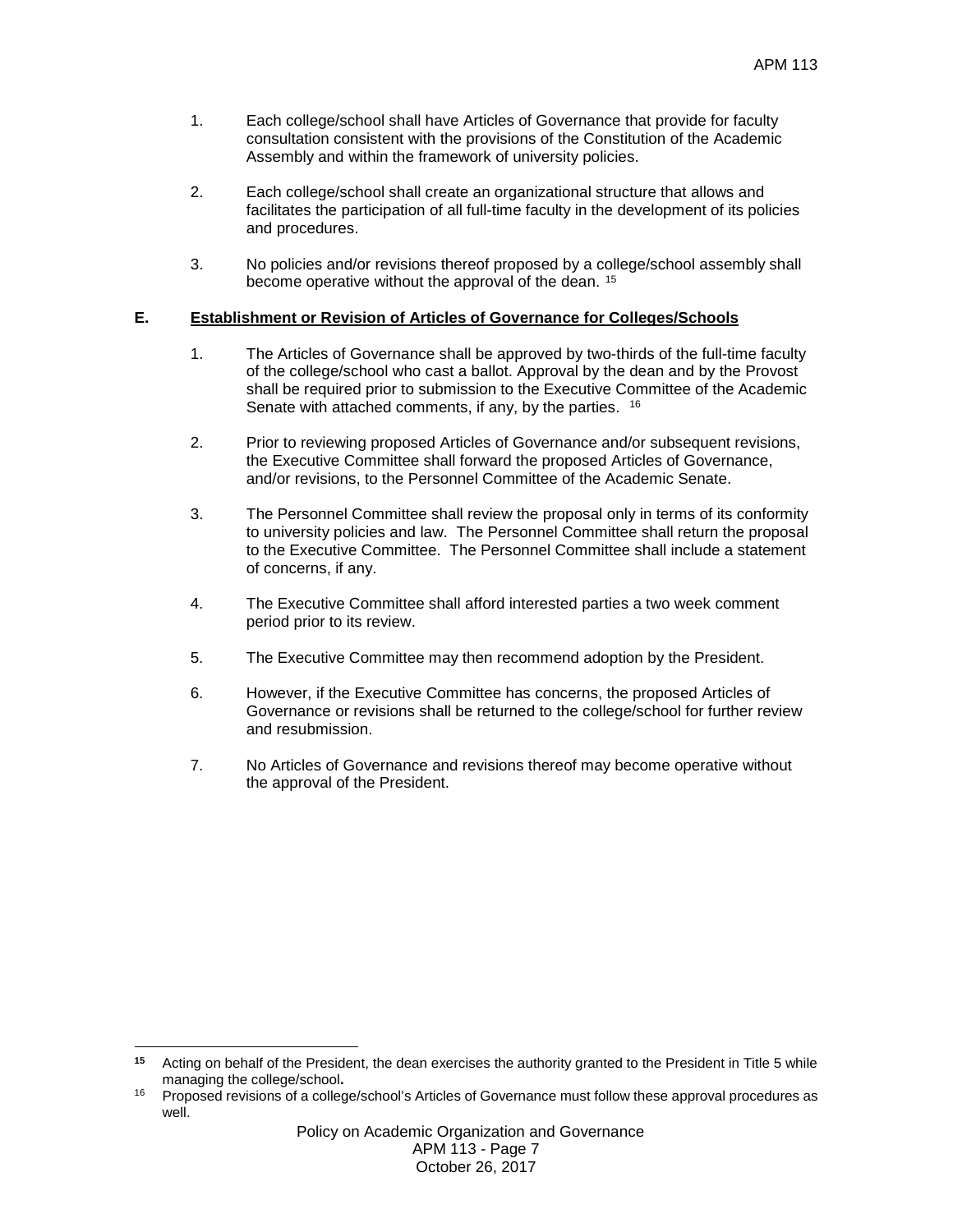## F. **Governance of Proto-Schools/Departments/Programs**

| <b>Recommended by the</b><br>Academic Senate<br><b>Annroved by the President</b> |                                                                                                                                                                                                                                       |
|----------------------------------------------------------------------------------|---------------------------------------------------------------------------------------------------------------------------------------------------------------------------------------------------------------------------------------|
| References:                                                                      | Constitution of the Academic Assembly (APM 127)<br>By-Laws of the Academic Senate                                                                                                                                                     |
| 4.                                                                               | Departmental policies shall take effect only after (a) being reviewed by the<br>appropriate college/school committee solely for consistency with college/school<br>and university policies and law; and (b) the approval of the dean. |
| 3.                                                                               | Departmental policies shall be approved by a majority of the full-time faculty of the<br>department who cast a ballot. 17                                                                                                             |
| 2.                                                                               | Each department shall create a supporting committee structure to ensure the<br>participation of all full-time faculty members in the development of departmental<br>policy and procedures.                                            |
| 1.                                                                               | Within the framework of college/school and university policies each department<br>shall develop procedures/policies that are consistent with the general provisions<br>for faculty consultation and governance.                       |

**Recommended Academic Senate Approved by the President**  September 2001 **October 5, 2001** December 17, 2001 October 9, 2017 October 26, 2017

<span id="page-7-0"></span>Policy on Academic Organization and Governance APM 113 - Page 8 October 26, 2017  $17$ This provision requires that a quorum of the eligible full-time faculty have voted-